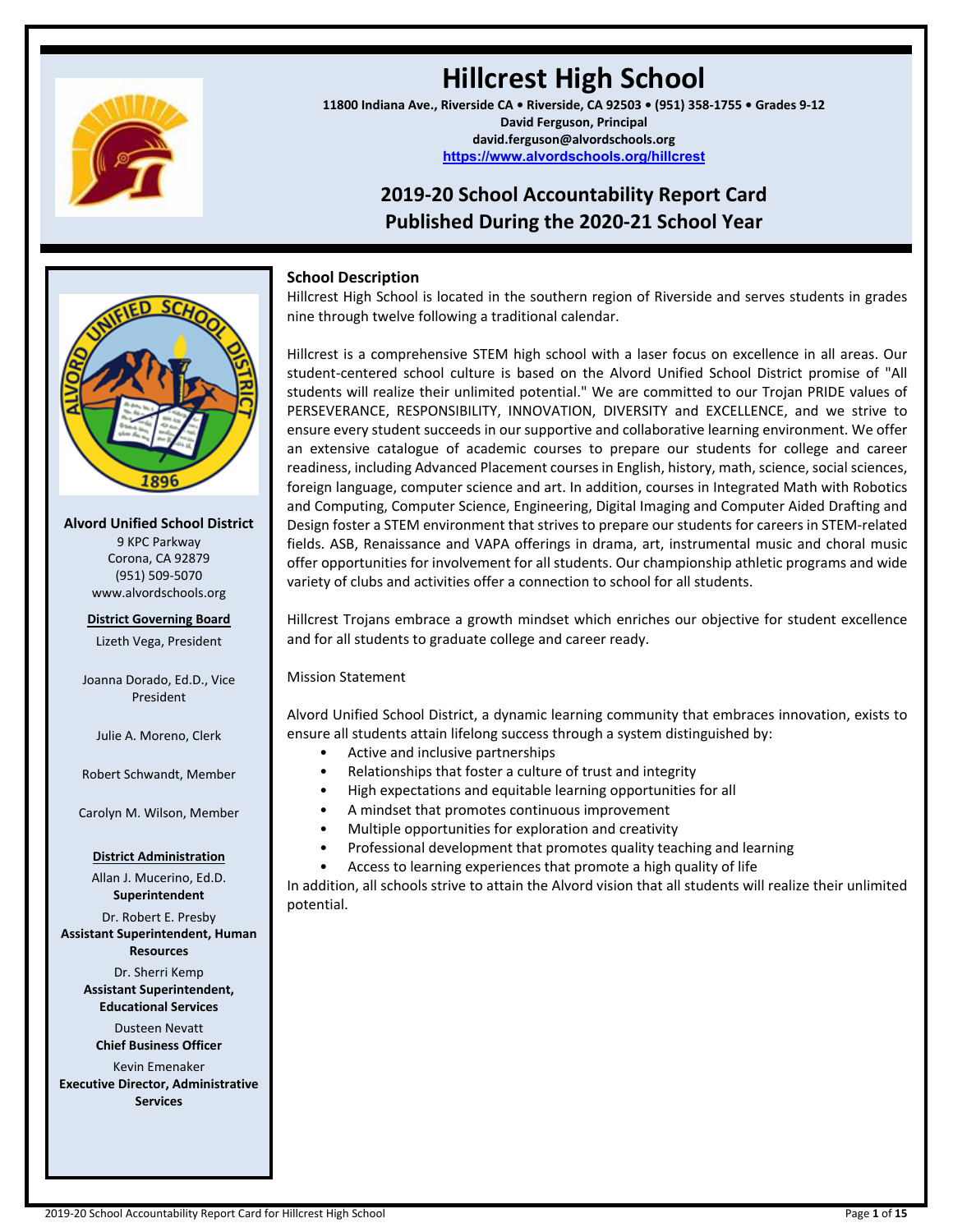# **About the SARC**

By February 1 of each year, every school in California is required by state law to publish a School Accountability Report Card (SARC). The SARC contains information about the condition and performance of each California public school. Under the Local Control Funding Formula (LCFF) all local educational agencies(LEAs) are required to prepare a Local Control and Accountability Plan (LCAP), which describes how they intend to meet annual school-specific goals for all pupils, with specific activities to address state and local priorities. Additionally, data reported in an LCAP is to be consistent with data reported in the SARC.

- For more information about SARC requirements and access to prior year reports, see the California Department of Education (CDE) SARC web page at [https://www.cde.ca.gov/ta/ac/sa/.](https://www.cde.ca.gov/ta/ac/sa/)
- For more information about the LCFF or the LCAP, see the CDE LCFF webpage at [https://www.cde.ca.gov/fg/aa/lc/.](https://www.cde.ca.gov/fg/aa/lc/)
- For additional information about the school, parents/guardians and community members should contact the school principal or the district office.

#### **2019-20 Student Enrollment by Grade Level**

| <b>Grade Level</b>      | <b>Number of Students</b> |  |  |  |
|-------------------------|---------------------------|--|--|--|
| Grade 9                 | 492                       |  |  |  |
| lGrade 10               | 420                       |  |  |  |
| Grade 11                | 409                       |  |  |  |
| <b>Grade 12</b>         | 394                       |  |  |  |
| <b>Total Enrollment</b> | 1,715                     |  |  |  |

#### **2019-20 Student Enrollment by Group**

| Group                                      | <b>Percent of Total Enrollment</b> |
|--------------------------------------------|------------------------------------|
| <b>Black or African American</b>           | 5.8                                |
| American Indian or Alaska Native           | 0.2                                |
| Asian                                      | 6                                  |
| <b>Filipino</b>                            | 3.1                                |
| <b>Hispanic or Latino</b>                  | 65                                 |
| <b>Native Hawaiian or Pacific Islander</b> | 0.3                                |
| White                                      | 17.3                               |
| <b>Two or More Races</b>                   | 2.2                                |
| <b>Socioeconomically Disadvantaged</b>     | 64.8                               |
| <b>English Learners</b>                    | 13.8                               |
| <b>Students with Disabilities</b>          | 7.6                                |
| <b>Foster Youth</b>                        | 0.7                                |
| <b>Homeless</b>                            | 2                                  |

# **A. Conditions of Learning**

#### **State Priority: Basic**

The SARC provides the following information relevant to the State priority: Basic (Priority 1):

- Degree to which teachers are appropriately assigned and fully credentialed in the subject area and for the pupils they are teaching;
- Pupils have access to standards-aligned instructional materials; and
- School facilities are maintained in good repair

| <b>Teacher Credentials for Hillcrest High School</b> |    | 18-19   19-20   20-21 |  |
|------------------------------------------------------|----|-----------------------|--|
| <b>IWith Full Credential</b>                         | 68 | 72                    |  |
| Without Full Credential                              |    |                       |  |
| Teaching Outside Subject Area of Competence          | 6  |                       |  |

| Teacher Credentials for Alvord Unified School | 18-19 | 19-20 | $20 - 21$ |
|-----------------------------------------------|-------|-------|-----------|
| With Full Credential                          |       |       | 890       |
| Without Full Credential                       |       |       |           |
| Teaching Outside Subject Area of Competence   |       |       |           |

**Teacher Misassignments and Vacant Teacher Positions at Hillcrest High School**

| Indicator                     | 18-19 | 19-20 | $20 - 21$ |
|-------------------------------|-------|-------|-----------|
| Teachers of English Learners  |       |       |           |
| Total Teacher Misassignments* |       |       |           |
| lVacant Teacher Positions     |       |       |           |

Note: "Misassignments" refers to the number of positions filled by teachers who lack legal authorization to teach that grade level, subject area, student group, etc. \*Total Teacher Misassignments includes the number of Misassignments of Teachers of English Learners.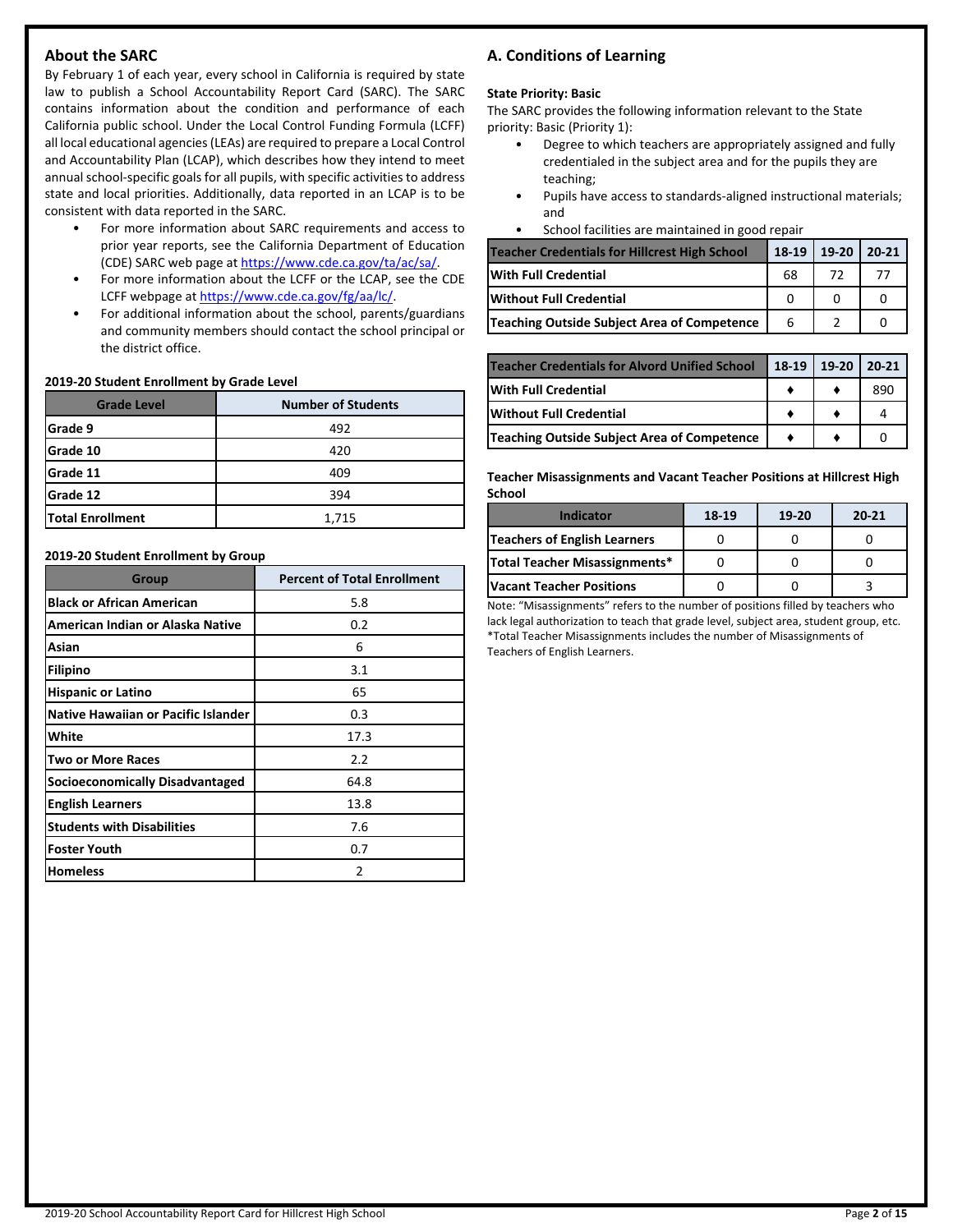# **Quality, Currency, Availability of Textbooks and Instructional Materials (School Year 2020-21)**

On September 24, 2020, Alvord Unified School District's Board of Education held a public hearing to comply with requirements of Education Code Section 60019. Information provided at the public hearing detailed (1) the extent to which standards-aligned textbooks and instructional materials were provided to all students, including English learners; (2) the definition of "sufficient textbooks or instructional materials" means each student has a textbook or materials, or both, to use in class and to take home and does not mean the district is required to have two sets of textbooks for each student; (3) sufficient textbooks and instructional materials were provided to each student, including English learners, in math, English language arts & English language development, history-social science, and science; (4) sufficient textbooks and instructional materials were provided to each student enrolled in foreign language and health classes; and (5) sufficient laboratory science equipment was provided for science laboratory classes offered in grades 9-12. During this hearing, the governing board determined that Alvord Unified School District provided each student with sufficient textbooks and instructional materials aligned to the California academic content standards consistent with the cycles and content of the California curriculum frameworks.

In addition, Alvord Unified School District has sufficient standards-aligned textbooks and instructional materials for all students, including English learners, enrolled in visual and performing arts classes. Developing a long-term textbook adoption plan for textbooks is in process.

School uses the governing board adopted textbooks and instructional materials as detailed in the table:

# **Textbooks and Instructional Materials**

#### **Year and month in which data were collected: September 24, 2020**

| <b>Core Curriculum Area</b>  | <b>Textbooks and Instructional Materials/Year of Adoption</b>                                                                                                                                                                                                                                                                                                                                                                                                                                                                                                                                                                                                                                            |  |  |  |
|------------------------------|----------------------------------------------------------------------------------------------------------------------------------------------------------------------------------------------------------------------------------------------------------------------------------------------------------------------------------------------------------------------------------------------------------------------------------------------------------------------------------------------------------------------------------------------------------------------------------------------------------------------------------------------------------------------------------------------------------|--|--|--|
| <b>Reading/Language Arts</b> | 2016 Bedford, Everything's an Argument with Readings<br>2006 Bedford/St. Martin's, 50 Essays a Portable Anthology<br>2004 Bedford/St. Martin's, Making Sense: A New Rhetorical Reader<br>2016 Cengage Learning, Perrines' literature structure, sound & sense<br>2012<br>CSU, CSU Expository Reading & Writing Course<br>2002 McDougal Littell, The Language of Literature<br>2012 McGraw Hill, College Writing Skills with Readings<br>Scott Foresman, Literature: An Introduction to Fiction, Poetry, and Drama<br>2016<br>English Language Development: McDougal Littell, StudySync / Adopted in 2019                                                                                                 |  |  |  |
|                              | The textbooks listed are from most recent adoption:<br>Yes                                                                                                                                                                                                                                                                                                                                                                                                                                                                                                                                                                                                                                               |  |  |  |
|                              | Percent of students lacking their own assigned textbook:<br>0%                                                                                                                                                                                                                                                                                                                                                                                                                                                                                                                                                                                                                                           |  |  |  |
| <b>Mathematics</b>           | 2017 Bedford, Calculus<br>Cengage, Financial Algebra with Financial Applications<br>2008 Glencoe/McGraw-Hill, Mathematics with Business Applications<br>2008 McDougal Littell, Algebra 1<br>2008 McDougal Littell, Algebra 2<br>2008 McDougal Littell, Geometry<br>2008 Pearson Prentice Hall, PreCalculus<br>2008 Pearson/Addison Wesley, Stats Modeling the World<br>2008 Thomson, Trigonometry<br>UC Davis Stem Center, Learning Computer Programming<br>2015<br>2015<br>UC Davis Stem Center, Learning Mathematical Concepts<br>2015<br>UC Davis Stem Center, Learning Robot Programming<br>2008 W. H. Freeman, Practice of Statistics<br>The textbooks listed are from most recent adoption:<br>Yes |  |  |  |
|                              | Percent of students lacking their own assigned textbook:<br>0%                                                                                                                                                                                                                                                                                                                                                                                                                                                                                                                                                                                                                                           |  |  |  |
|                              |                                                                                                                                                                                                                                                                                                                                                                                                                                                                                                                                                                                                                                                                                                          |  |  |  |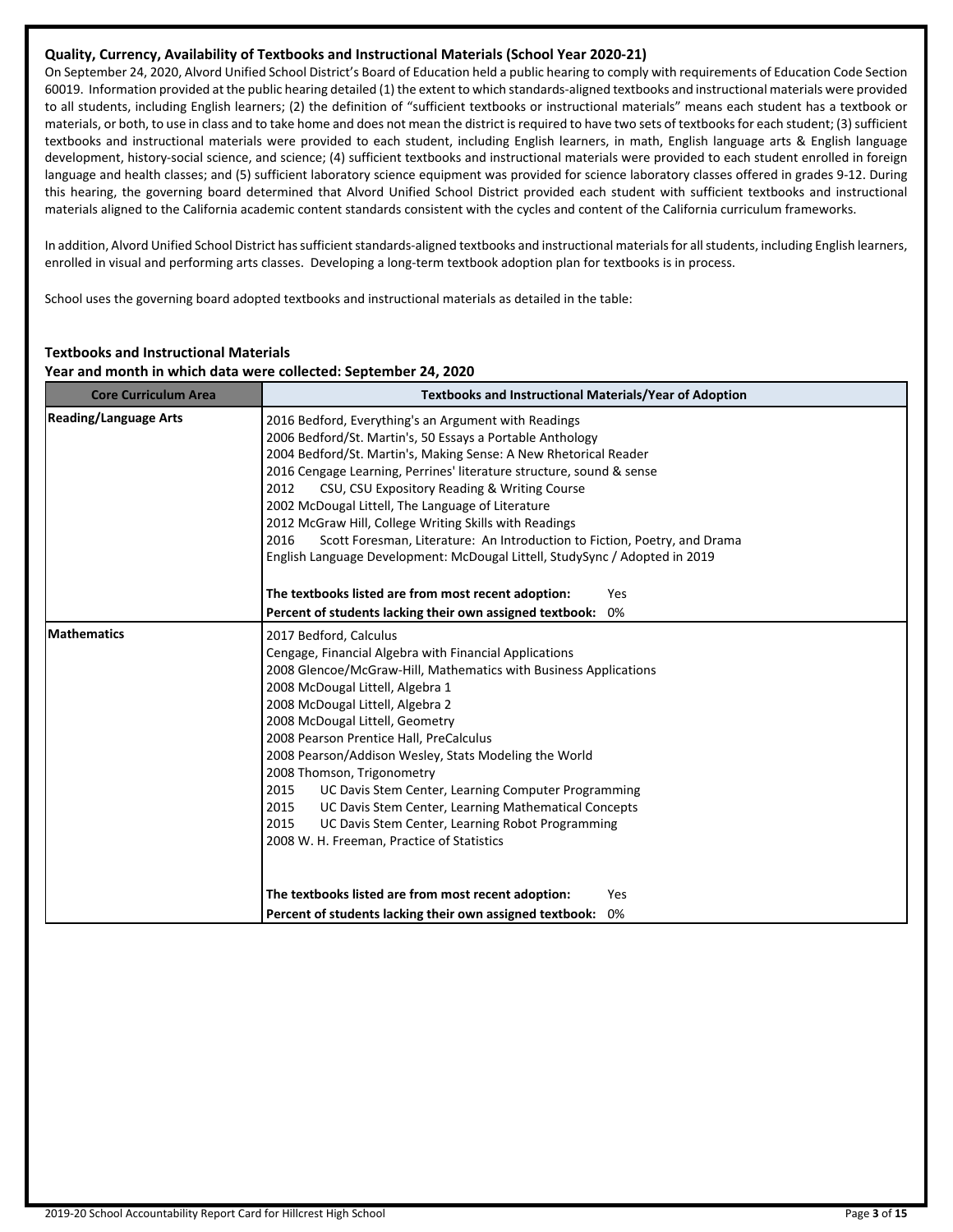| <b>Core Curriculum Area</b>       | <b>Textbooks and Instructional Materials/Year of Adoption</b>                                                                                                                                                                                                                                                                                                                                                                                                                                                                                                                                                                                                                                                                                                                                                                          |
|-----------------------------------|----------------------------------------------------------------------------------------------------------------------------------------------------------------------------------------------------------------------------------------------------------------------------------------------------------------------------------------------------------------------------------------------------------------------------------------------------------------------------------------------------------------------------------------------------------------------------------------------------------------------------------------------------------------------------------------------------------------------------------------------------------------------------------------------------------------------------------------|
| Science                           | 2007 Glencoe, Glencoe Physics<br>2007 Glencoe/McGraw-Hill, Chemistry Matter and Change<br>2007 Holt, Earth Science<br>2007 McDougal Littell, Biology<br>2007 Pearson, Chemistry: The Central Science<br>Pearson, Conceptual Physics<br>2017<br>2007 Pearson, Environment: The Science Behind the Stories<br>2007 Pearson, Physics: Principles with Applications<br>2007 Pearson Prentice Hall, Biology, AP Edition                                                                                                                                                                                                                                                                                                                                                                                                                     |
|                                   | 2007 Pearson Prentice Hall, Essentials of Human Anatomy & Physiology<br>2007 Thomson, Oceanography<br>Science Laboratory Equipment<br>The textbooks listed are from most recent adoption:<br>Yes<br>Percent of students lacking their own assigned textbook:<br>0%                                                                                                                                                                                                                                                                                                                                                                                                                                                                                                                                                                     |
| History-Social Science            | 2017 Cengage Learning, American Pageant<br>2017 Cengage Learning, Western Civilization Since 1300 (AP Edition)<br>2006 Freeman, Psychology<br>2005 Glencoe/McGraw-Hill, Economics: Principles and Practices<br>2006 Holt, Holt Sociology<br>2006 Holt, Rinehart and Winston, World Geography Today<br>2006 Houghton Mifflin, American Government: Institutions & Policies<br>2003 Houghton Mifflin, History of Western Society: Since 1300<br>2006 McGraw Hill, Economics<br>2005 McGraw Hill, History of the Modern World<br>2006 Pearson Prentice Hall, Magruder's American Government<br>2006 Pearson Prentice Hall, United States History - The Modern America<br>2006 Pearson Prentice Hall, World History: The Modern World<br>Pearson, O'Conner: American Government Roots & Reform<br>2006 Thomson, Introduction to Psychology |
|                                   | The textbooks listed are from most recent adoption:<br><b>Yes</b><br>0%<br>Percent of students lacking their own assigned textbook:                                                                                                                                                                                                                                                                                                                                                                                                                                                                                                                                                                                                                                                                                                    |
| <b>Foreign Language</b>           | 2003 Glencoe, Bon Voyage French 1, French 2, French 3-4<br>2003 Glencoe, Tresors DuTemps French 3<br>2007 Holt, Nuevas Vistas - Curso de Introduction 2006<br>2003 Holt, Nuevas Vistas Dos<br>2003 Holt, Nuevas Vistas Uno<br>2015 Houghton Mifflin, Abriendo Puertas: Ampliando Perspectivas<br>2002 McDougal Littell, En Espanol 1, 2 & 3<br>2003 Prentice Hall, Abriendo paso: Gramatica<br>2003 Prentice Hall, Abriendo paso: Lectura<br>2015 Vista Higher Learning, Temas<br>Sign Media, Inc., Master ASL!: Level One<br>2015<br>2015<br>Dawn Sign Press, Signing Naturally Units 7-12                                                                                                                                                                                                                                            |
|                                   | The textbooks listed are from most recent adoption:<br>Yes<br>0%<br>Percent of students lacking their own assigned textbook:                                                                                                                                                                                                                                                                                                                                                                                                                                                                                                                                                                                                                                                                                                           |
| <b>Health</b>                     | 2005 Glencoe, Glencoe Health<br>The textbooks listed are from most recent adoption:<br>Yes<br>Percent of students lacking their own assigned textbook:<br>0%                                                                                                                                                                                                                                                                                                                                                                                                                                                                                                                                                                                                                                                                           |
| <b>Visual and Performing Arts</b> | Percent of students lacking their own assigned textbook: 0%                                                                                                                                                                                                                                                                                                                                                                                                                                                                                                                                                                                                                                                                                                                                                                            |
| Science Laboratory Equipment      | Percent of students lacking their own assigned textbook: 0%                                                                                                                                                                                                                                                                                                                                                                                                                                                                                                                                                                                                                                                                                                                                                                            |

# **School Facility Conditions and Planned Improvements (Most Recent Year)**

Hillcrest High School, built in 2010, has 55 permanent classrooms, five sets of restrooms, six computer labs, nine science labs, one gymnasium, one library, one baseball field, one multipurpose/cafeteria room, one softball field, one swimming pool, five tennis courts and one track field. On-going campus improvements and maintenance ensure facilities are up to date and provide adequate space for students and staff.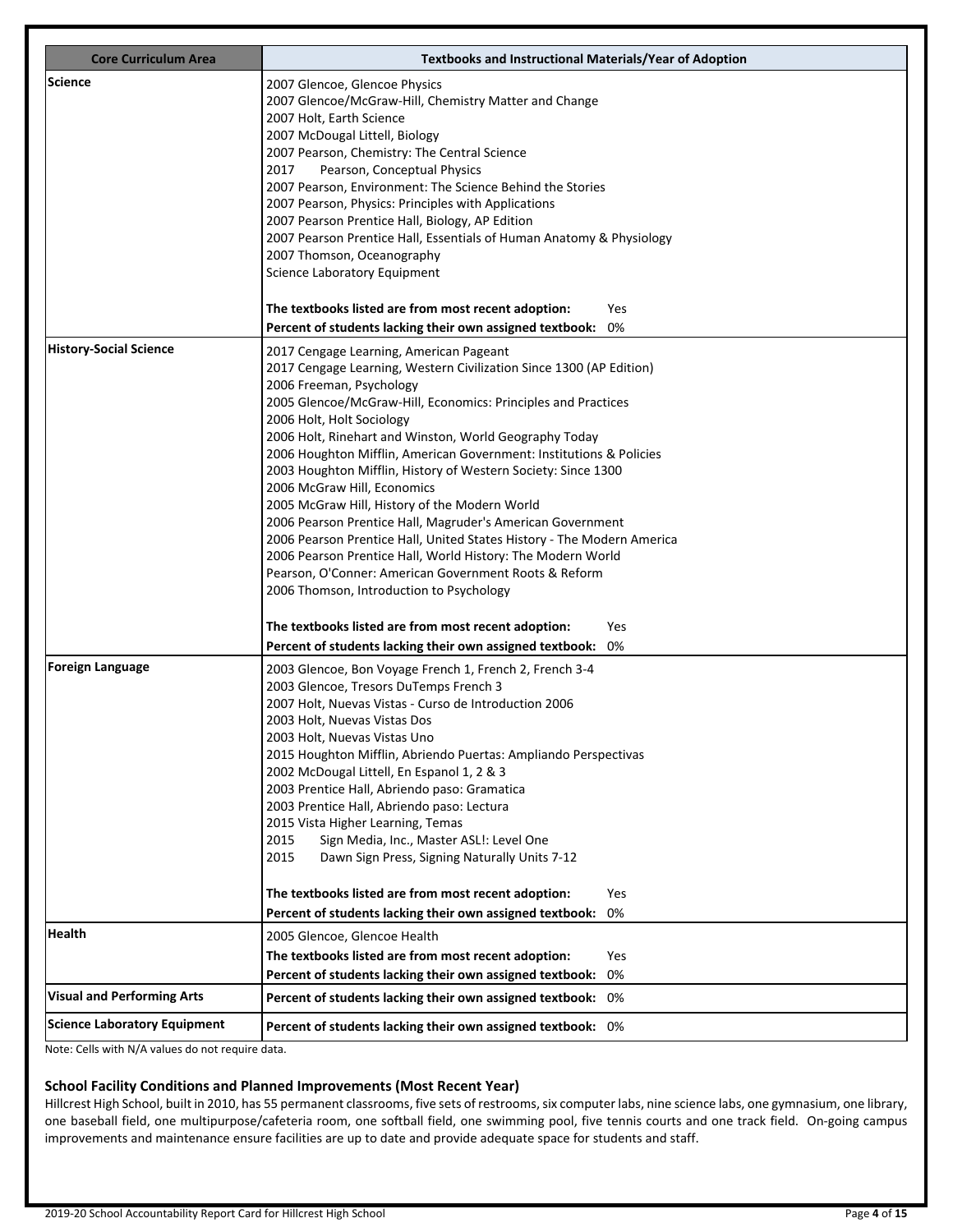Alvord Unified School District takes great efforts to ensure that all schools are clean, safe, and functional. To assist in this effort, the district uses a facility survey instrument developed by the State of California OPSC. Results of this survey are available in the school office or at the district. In addition, district maintenance staff makes repairs necessary to keep the school in good repair and working order. A district-wide work order process is used to ensure efficient service and to prioritize repairs.

The school is cleaned on a regular basis with day and evening custodians who work with administration to develop a cleaning schedule to maintain a clean and safe environment for all students before, during and after the instructional day. Deferred Maintenance projects planned for this school year include to 1) replaster the pool and 2) install new scoreboards for the softball and baseball fields.

\* All FIT report repairs described in the following table are completed, in progress, or planned for repair.

#### **School Facility Good Repair Status (Most Recent Year)**

Using the **most recently collected** FIT data (or equivalent), provide the following:

- Determination of repair status for systems listed
- Description of any needed maintenance to ensure good repair
- The year and month in which the data were collected
- The rate for each system inspected
- The overall rating

#### **Year and month in which data were collected: November 17, 2020**

| <b>System Inspected</b>                                         | <b>Repair Status</b> | <b>Repair Needed and</b><br><b>Action Taken or Planned</b>                                                                                                                                                                                                                                                                                                                                                                                                        |
|-----------------------------------------------------------------|----------------------|-------------------------------------------------------------------------------------------------------------------------------------------------------------------------------------------------------------------------------------------------------------------------------------------------------------------------------------------------------------------------------------------------------------------------------------------------------------------|
| Systems:<br>Gas Leaks, Mechanical/HVAC, Sewer                   | Good                 |                                                                                                                                                                                                                                                                                                                                                                                                                                                                   |
| Interior:<br><b>Interior Surfaces</b>                           | Good                 | Chipped or missing formica (Admin Lobby,<br>Workroom 436, CR 630); Floor tiles<br>missing (Gym Lobby, Storage Room 340);<br>Holes in wall (Wrestling Room 214, Boy's<br>Team Room 325, Weight Room 343,<br>Storage Room 344); Flooring is peeling<br>(Girl's Locker Room 308, Boy's Locker<br>Room 322); Floor tiles broken (Workroom<br>334, Coach's Office 309); Water stained<br>ceiling tiles (CR 535); Water stains on wall<br>(CR513); Torn carpet (CR 512) |
| l Cleanliness:<br>Overall Cleanliness, Pest/ Vermin Infestation | Good                 | Unsecured items stored too high (Office<br>Storage Room, Band Room 339,<br>Workroom 436, Workroom 468);<br>Cockroaches present (MPR Lobby<br>Restroom; Ants present (Coaches Office<br>309); Black widow present (Data Room<br>347)                                                                                                                                                                                                                               |
| Electrical:<br><b>Electrical</b>                                | Good                 | Light diffuser loose (Registrar 1107); Can<br>light out, two white board lights out,<br>shelving lights out (Library 110); Light<br>fixture broken (CR 404); Outlet cover<br>loose (CR 431); Data wires have no<br>conduit (CR 605)                                                                                                                                                                                                                               |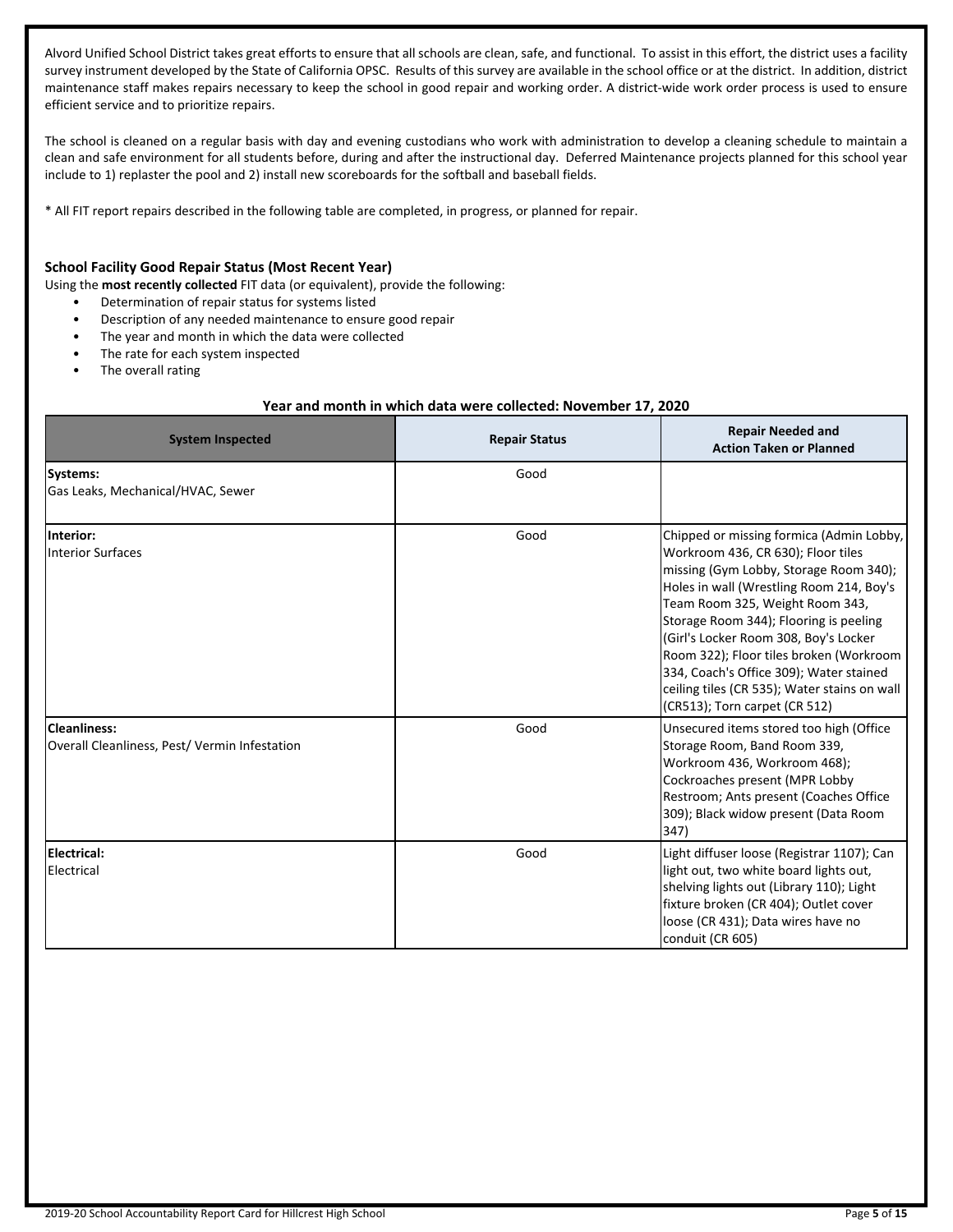| <b>System Inspected</b>                                                   | <b>Repair Status</b> | <b>Repair Needed and</b><br><b>Action Taken or Planned</b>                                                                                                                                                                                                                                                                                                                                                                                                                                                                                                                                                  |
|---------------------------------------------------------------------------|----------------------|-------------------------------------------------------------------------------------------------------------------------------------------------------------------------------------------------------------------------------------------------------------------------------------------------------------------------------------------------------------------------------------------------------------------------------------------------------------------------------------------------------------------------------------------------------------------------------------------------------------|
| Restrooms/Fountains:<br>Restrooms, Sinks/ Fountains                       | Fair                 | Urinals leaking at fitting, toilet support<br>bolt broken (Men's Office Staff<br>Restroom); Restroom out of order (Cot<br>Room 1115); Drinking fountain has high<br>flow (Main Office Lounge Area Hallway,<br>Gym Lobby, Girl's Locker Room 308, CR<br>531); Drinking fountain has low flow<br>(Kitchen1150); Drinking fountain button<br>missing (Workroom 468); Toilet seat is<br>broken or loose (Girl's Restroom Main<br>Office, Girl's Restroom 400 First Floor);<br>Shower's leaking (Girls Locker Room 308,<br>Boy's Locker Room 322, Girl's Aquatics<br>Locker Room, Boy's Aquatics Locker<br>Room) |
| Safety:<br>Fire Safety, Hazardous Materials                               | Good                 | Plug-in air freshener (Women's Staff<br>Restroom); Paint peeling on interior wall<br>(Cot Room 1115, Office 1128, CR 518);<br>Pesticides present (Training Room 314)                                                                                                                                                                                                                                                                                                                                                                                                                                        |
| lStructural:<br>Structural Damage, Roofs                                  | Good                 | Plaster chipping on exterior wall (Office<br>302); Gutter spout missing (CR 401, CR<br>509, CR 514)                                                                                                                                                                                                                                                                                                                                                                                                                                                                                                         |
| <b>External:</b><br>Playground/School Grounds, Windows/Doors/Gates/Fences | Good                 | Door handles loose (Boys Locker Room<br>322); Threshold missing (CR 465, CR 467,<br>CR 474, CR 475, CR 476, CR 477, CR 478,<br>CR 512)                                                                                                                                                                                                                                                                                                                                                                                                                                                                      |
| <b>Overall Rating</b>                                                     | Good                 |                                                                                                                                                                                                                                                                                                                                                                                                                                                                                                                                                                                                             |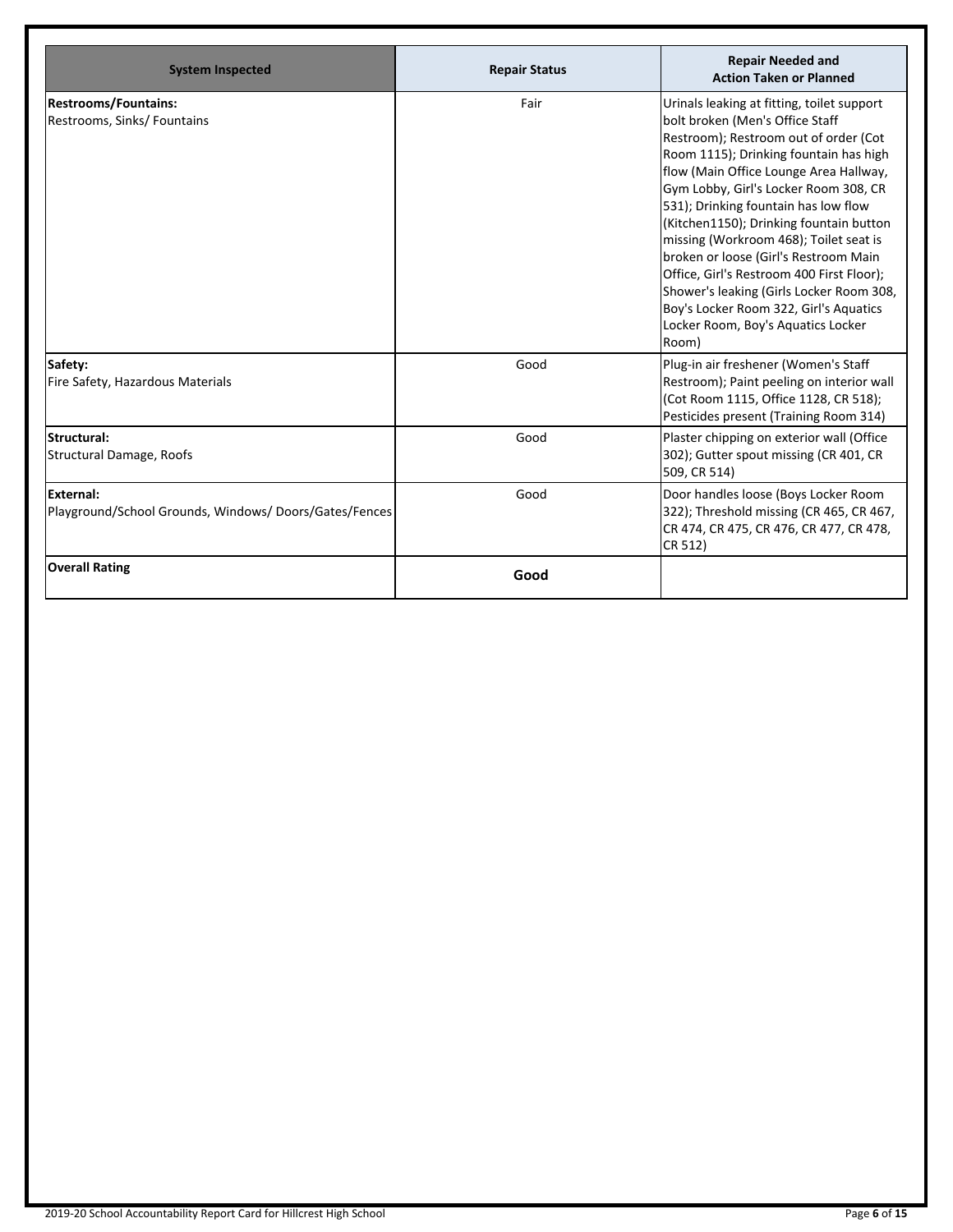# **B. Pupil Outcomes**

#### **State Priority: Pupil Achievement**

The SARC provides the following information relevant to the State priority: Pupil Achievement (Priority 4):

- **Statewide assessments** (i.e., California Assessment of Student Performance and Progress [CAASPP] System, which includes the Smarter Balanced Summative Assessments for students in the general education population and the California Alternate Assessments [CAAs] for English language arts/literacy [ELA] and mathematics given in grades three through eight and grade eleven. Only eligible students may participate in the administration of the CAAs. CAAs items are aligned with alternate achievement standards, which are linked with the Common Core State Standards [CCSS] for students with the most significant cognitive disabilities); and
- The percentage of students who have successfully completed courses that satisfy the requirements for entrance to the University of California and the California State University, or career technical education sequences or programs of study.

**CAASPP Test Results in ELA and Mathematics for All Students Grades Three through Eight and Grade Eleven Percentage of Students Meeting or Exceeding the State Standard**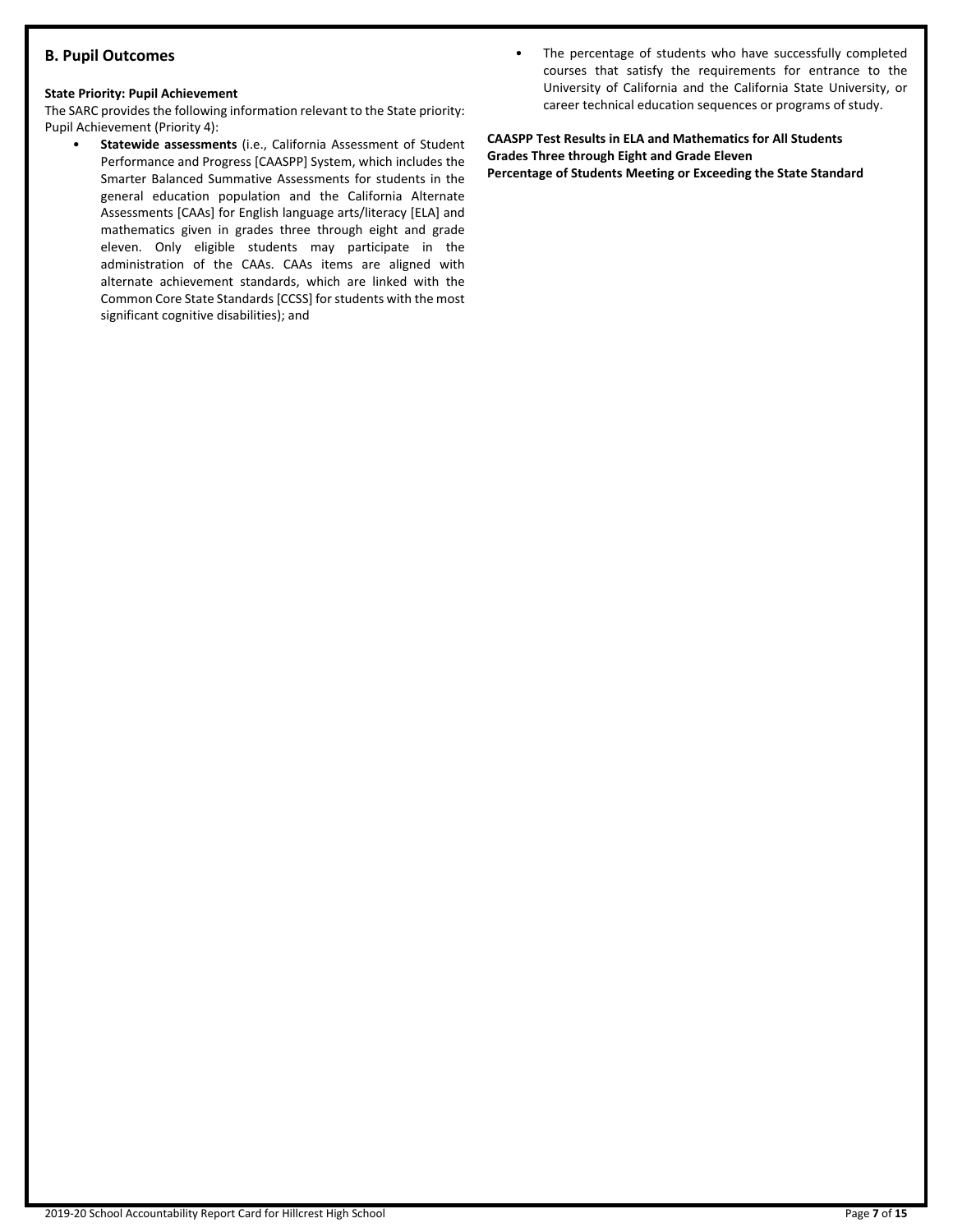| <b>Subject</b> | <b>School</b><br>18-19 | <b>School</b><br>19-20 | <b>District</b><br>18-19 | <b>District</b><br>19-20 | <b>State</b><br>18-19 | <b>State</b><br>19-20 |
|----------------|------------------------|------------------------|--------------------------|--------------------------|-----------------------|-----------------------|
| <b>ELA</b>     | 67                     | N/A                    | 42                       | N/A                      | 50                    | N/A                   |
| lMath          | 36                     | N/A                    | 28                       | N/A                      | 39                    | N/A                   |

Note: The 2019-2020 data are not available. Due to the COVID-19 pandemic, Executive Order N-30-20 was issued which waived the requirement for statewide testing for the 2019-2020 school year.

Note: Percentages are not calculated when the number of students tested is ten or less, either because the number of students in this category is too small for statistical accuracy or to protect student privacy.

Note: ELA and mathematics test results include the Smarter Balanced Summative Assessment and the CAA. The "Percent Met or Exceeded" is calculated by taking the total number of students who met or exceeded the standard on the Smarter Balanced Summative Assessment plus the total number of students who met the standard (i.e., achieved Level 3-Alternate) on the CAAs divided by the total number of students who participated in both assessments.

**CAASPP Test Results in Science for All Students Grades Five, Eight, and High School Percentage of Students Meeting or Exceeding the State Standard**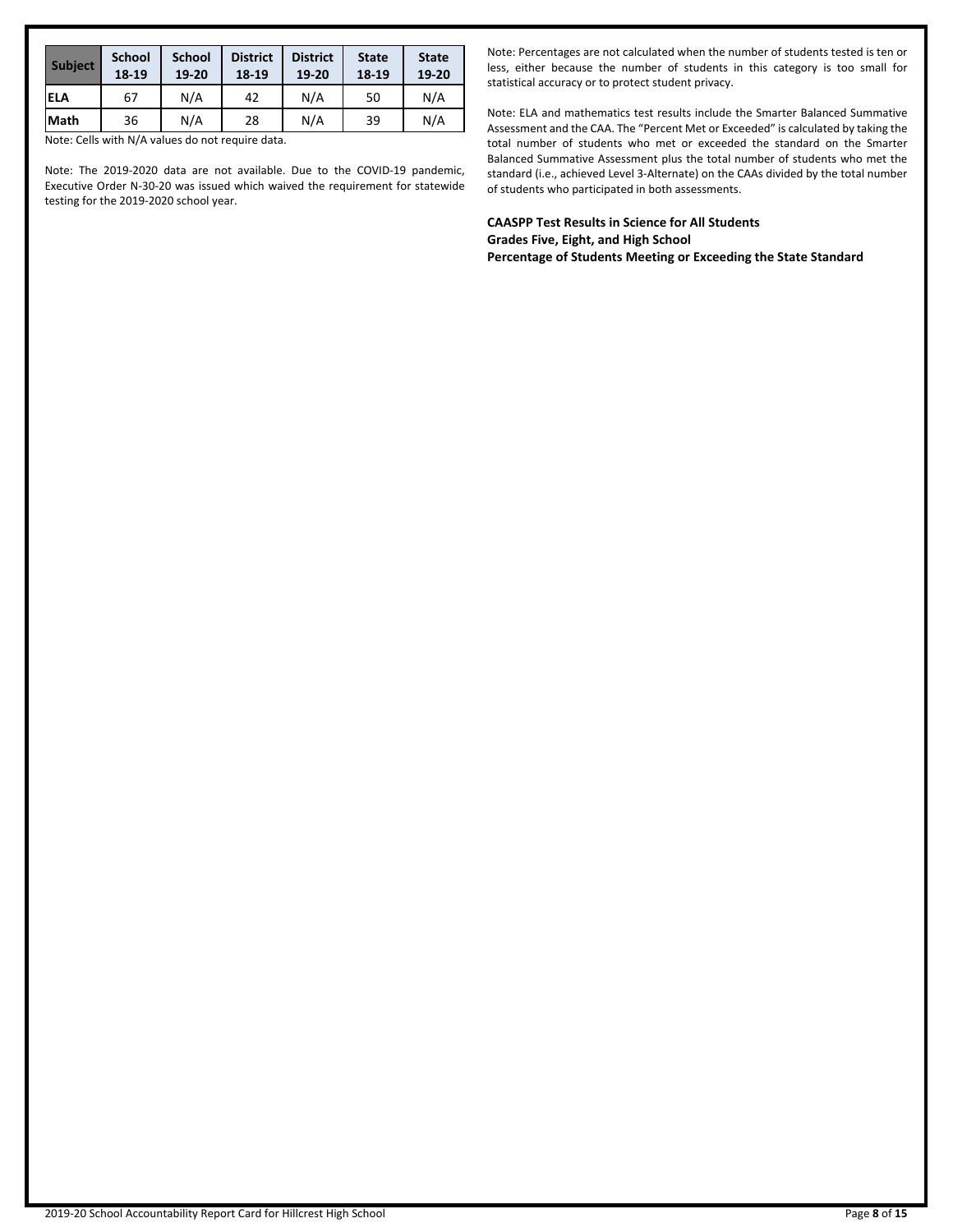| <b>Subject</b> | <b>School</b> | <b>School</b> | <b>District</b> | <b>District</b> | <b>State</b> | <b>State</b> |
|----------------|---------------|---------------|-----------------|-----------------|--------------|--------------|
|                | 18-19         | 19-20         | 18-19           | 19-20           | 18-19        | 19-20        |
| Science        |               | N/A           |                 | N/A             | 30           | N/A          |

Note: The 2019-2020 data are not available. Due to the COVID-19 pandemic, Executive Order N-30-20 was issued which waived the requirement for statewide testing for the 2019-2020 school year.

Note: The new California Science Test (CAST) was first administered operationally in the 2018-2019 school year.

#### **State Priority: Other Pupil Outcomes**

The SARC provides the following information relevant to the State priority: Other Pupil Outcomes (Priority 8):

• Pupil outcomes in the subject areas of physical education.

#### **2019-20 Percent of Students Meeting Fitness Standards**

| Grade<br><b>Level</b> | 4 of 6 | 5 of 6 | 6 of 6 |
|-----------------------|--------|--------|--------|
|                       | N/A    | N/A    | N/A    |
|                       | N/A    | N/A    | N/A    |
| q                     | N/A    | N/A    | N/A    |

Note: Cells with N/A values do not require data.

Note: The 2019–2020 data are not available. Due to the COVID-19 pandemic, Executive Order N-56-20 was issued which waived the requirement to administer the physical fitness performance test for the 2019–2020 school year.

| Grades Three through Eight and Grade Eleven (School Tear 2019-2020)<br><b>Student Group</b> | <b>Total</b><br><b>Enrollment</b> | <b>Number</b> | Percent       | Percent           | Percent                |
|---------------------------------------------------------------------------------------------|-----------------------------------|---------------|---------------|-------------------|------------------------|
|                                                                                             |                                   | <b>Tested</b> | <b>Tested</b> | <b>Not Tested</b> | <b>Met or Exceeded</b> |
| <b>All Students</b>                                                                         | N/A                               | N/A           | N/A           | N/A               | N/A                    |
| Male                                                                                        | N/A                               | N/A           | N/A           | N/A               | N/A                    |
| Female                                                                                      | N/A                               | N/A           | N/A           | N/A               | N/A                    |
| <b>Black or African American</b>                                                            | N/A                               | N/A           | N/A           | N/A               | N/A                    |
| American Indian or Alaska Native                                                            | N/A                               | N/A           | N/A           | N/A               | N/A                    |
| Asian                                                                                       | N/A                               | N/A           | N/A           | N/A               | N/A                    |
| <b>Filipino</b>                                                                             | N/A                               | N/A           | N/A           | N/A               | N/A                    |
| <b>Hispanic or Latino</b>                                                                   | N/A                               | N/A           | N/A           | N/A               | N/A                    |
| <b>Native Hawaiian or Pacific Islander</b>                                                  | N/A                               | N/A           | N/A           | N/A               | N/A                    |
| White                                                                                       | N/A                               | N/A           | N/A           | N/A               | N/A                    |
| <b>Two or More Races</b>                                                                    | N/A                               | N/A           | N/A           | N/A               | N/A                    |
| <b>Socioeconomically Disadvantaged</b>                                                      | N/A                               | N/A           | N/A           | N/A               | N/A                    |
| <b>English Learners</b>                                                                     | N/A                               | N/A           | N/A           | N/A               | N/A                    |
| <b>Students with Disabilities</b>                                                           | N/A                               | N/A           | N/A           | N/A               | N/A                    |
| <b>Students Receiving Migrant Education Services</b>                                        | N/A                               | N/A           | N/A           | N/A               | N/A                    |
| <b>Foster Youth</b>                                                                         | N/A                               | N/A           | N/A           | N/A               | N/A                    |
| <b>Homeless</b>                                                                             | N/A                               | N/A           | N/A           | N/A               | N/A                    |

Note: Cells with N/A values do not require data.

Note: The 2019-2020 data are not available. Due to the COVID-19 pandemic, Executive Order N-30-20 was issued which waived the requirement for statewide testing for the 2019-2020 school year.

#### **CAASPP Test Results in Science by Student Group Grades Three through Eight and Grade Eleven (School Year 2019-2020)**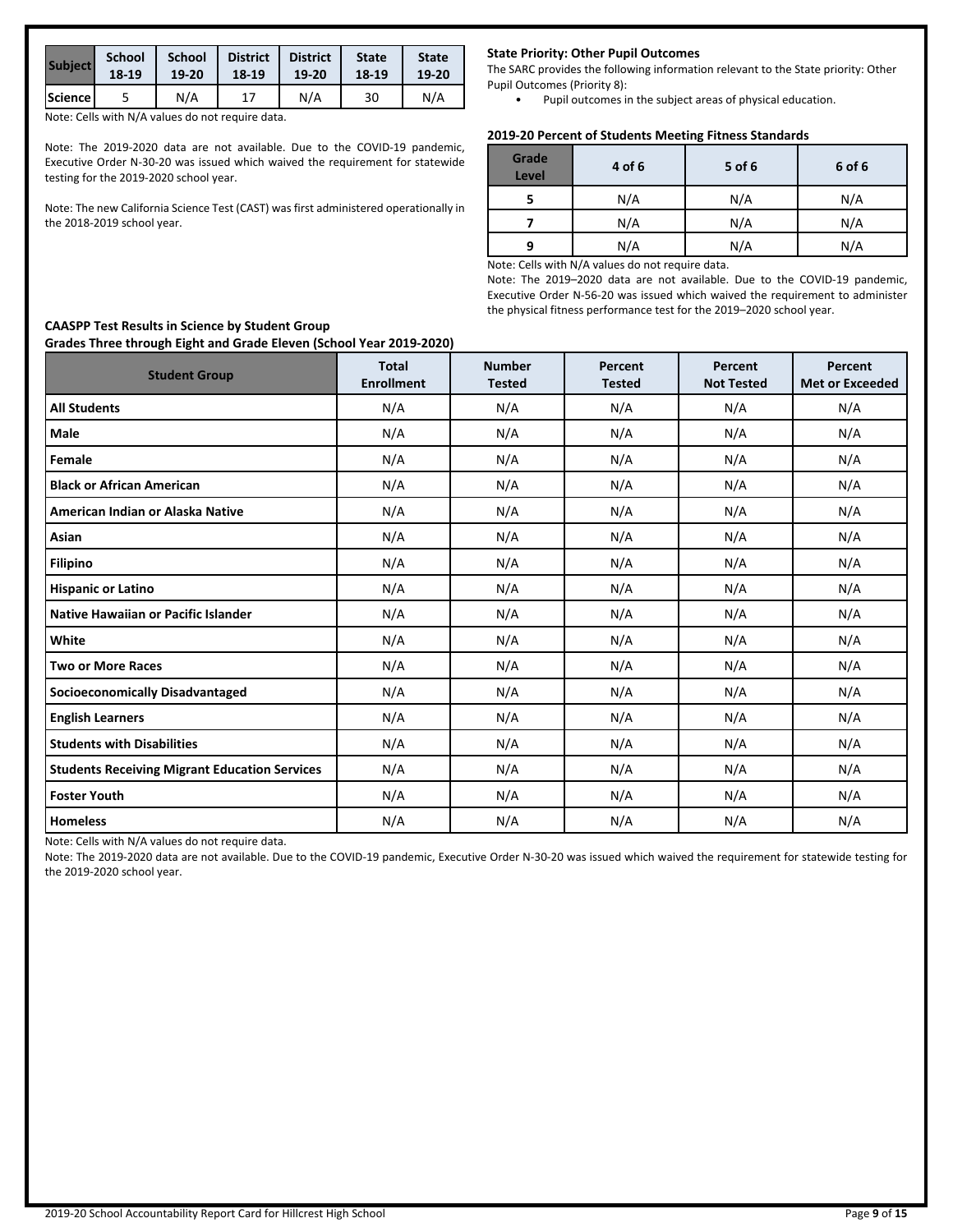| <b>CAASPP Test Results in ELA by Student Group</b><br>Grades Three through Eight and Grade Eleven (School Year 2019-2020) |                                   |                                |                          |                              |                                   |  |  |
|---------------------------------------------------------------------------------------------------------------------------|-----------------------------------|--------------------------------|--------------------------|------------------------------|-----------------------------------|--|--|
| <b>Student Group</b>                                                                                                      | <b>Total</b><br><b>Enrollment</b> | <b>Number</b><br><b>Tested</b> | Percent<br><b>Tested</b> | Percent<br><b>Not Tested</b> | Percent<br><b>Met or Exceeded</b> |  |  |
| <b>All Students</b>                                                                                                       | N/A                               | N/A                            | N/A                      | N/A                          | N/A                               |  |  |
| Male                                                                                                                      | N/A                               | N/A                            | N/A                      | N/A                          | N/A                               |  |  |
| Female                                                                                                                    | N/A                               | N/A                            | N/A                      | N/A                          | N/A                               |  |  |
| <b>Black or African American</b>                                                                                          | N/A                               | N/A                            | N/A                      | N/A                          | N/A                               |  |  |
| American Indian or Alaska Native                                                                                          | N/A                               | N/A                            | N/A                      | N/A                          | N/A                               |  |  |
| Asian                                                                                                                     | N/A                               | N/A                            | N/A                      | N/A                          | N/A                               |  |  |
| <b>Filipino</b>                                                                                                           | N/A                               | N/A                            | N/A                      | N/A                          | N/A                               |  |  |
| <b>Hispanic or Latino</b>                                                                                                 | N/A                               | N/A                            | N/A                      | N/A                          | N/A                               |  |  |
| Native Hawaiian or Pacific Islander                                                                                       | N/A                               | N/A                            | N/A                      | N/A                          | N/A                               |  |  |
| White                                                                                                                     | N/A                               | N/A                            | N/A                      | N/A                          | N/A                               |  |  |
| <b>Two or More Races</b>                                                                                                  | N/A                               | N/A                            | N/A                      | N/A                          | N/A                               |  |  |
| <b>Socioeconomically Disadvantaged</b>                                                                                    | N/A                               | N/A                            | N/A                      | N/A                          | N/A                               |  |  |
| <b>English Learners</b>                                                                                                   | N/A                               | N/A                            | N/A                      | N/A                          | N/A                               |  |  |
| <b>Students with Disabilities</b>                                                                                         | N/A                               | N/A                            | N/A                      | N/A                          | N/A                               |  |  |
| <b>Students Receiving Migrant Education Services</b>                                                                      | N/A                               | N/A                            | N/A                      | N/A                          | N/A                               |  |  |
| <b>Foster Youth</b>                                                                                                       | N/A                               | N/A                            | N/A                      | N/A                          | N/A                               |  |  |
| <b>Homeless</b>                                                                                                           | N/A                               | N/A                            | N/A                      | N/A                          | N/A                               |  |  |

Note: The 2019-2020 data are not available. Due to the COVID-19 pandemic, Executive Order N-30-20 was issued which waived the requirement for statewide testing for the 2019-2020 school year.

#### **CAASPP Test Results in Mathematics by Student Group Grades Three through Eight and Grade Eleven (School Year 2019-2020)**

| <b>Student Group</b>                                 | <b>Total</b><br><b>Enrollment</b> | <b>Number</b><br><b>Tested</b> | Percent<br><b>Tested</b> | Percent<br><b>Not Tested</b> | Percent<br><b>Met or Exceeded</b> |
|------------------------------------------------------|-----------------------------------|--------------------------------|--------------------------|------------------------------|-----------------------------------|
| <b>All Students</b>                                  | N/A                               | N/A                            | N/A                      | N/A                          | N/A                               |
| <b>Male</b>                                          | N/A                               | N/A                            | N/A                      | N/A                          | N/A                               |
| Female                                               | N/A                               | N/A                            | N/A                      | N/A                          | N/A                               |
| <b>Black or African American</b>                     | N/A                               | N/A                            | N/A                      | N/A                          | N/A                               |
| American Indian or Alaska Native                     | N/A                               | N/A                            | N/A                      | N/A                          | N/A                               |
| Asian                                                | N/A                               | N/A                            | N/A                      | N/A                          | N/A                               |
| <b>Filipino</b>                                      | N/A                               | N/A                            | N/A                      | N/A                          | N/A                               |
| <b>Hispanic or Latino</b>                            | N/A                               | N/A                            | N/A                      | N/A                          | N/A                               |
| <b>Native Hawaiian or Pacific Islander</b>           | N/A                               | N/A                            | N/A                      | N/A                          | N/A                               |
| White                                                | N/A                               | N/A                            | N/A                      | N/A                          | N/A                               |
| <b>Two or More Races</b>                             | N/A                               | N/A                            | N/A                      | N/A                          | N/A                               |
| <b>Socioeconomically Disadvantaged</b>               | N/A                               | N/A                            | N/A                      | N/A                          | N/A                               |
| <b>English Learners</b>                              | N/A                               | N/A                            | N/A                      | N/A                          | N/A                               |
| <b>Students with Disabilities</b>                    | N/A                               | N/A                            | N/A                      | N/A                          | N/A                               |
| <b>Students Receiving Migrant Education Services</b> | N/A                               | N/A                            | N/A                      | N/A                          | N/A                               |
| <b>Foster Youth</b>                                  | N/A                               | N/A                            | N/A                      | N/A                          | N/A                               |
| <b>Homeless</b>                                      | N/A                               | N/A                            | N/A                      | N/A                          | N/A                               |

Note: Cells with N/A values do not require data.

Note: The 2019-2020 data are not available. Due to the COVID-19 pandemic, Executive Order N-30-20 was issued which waived the requirement for statewide testing for the 2019-2020 school year.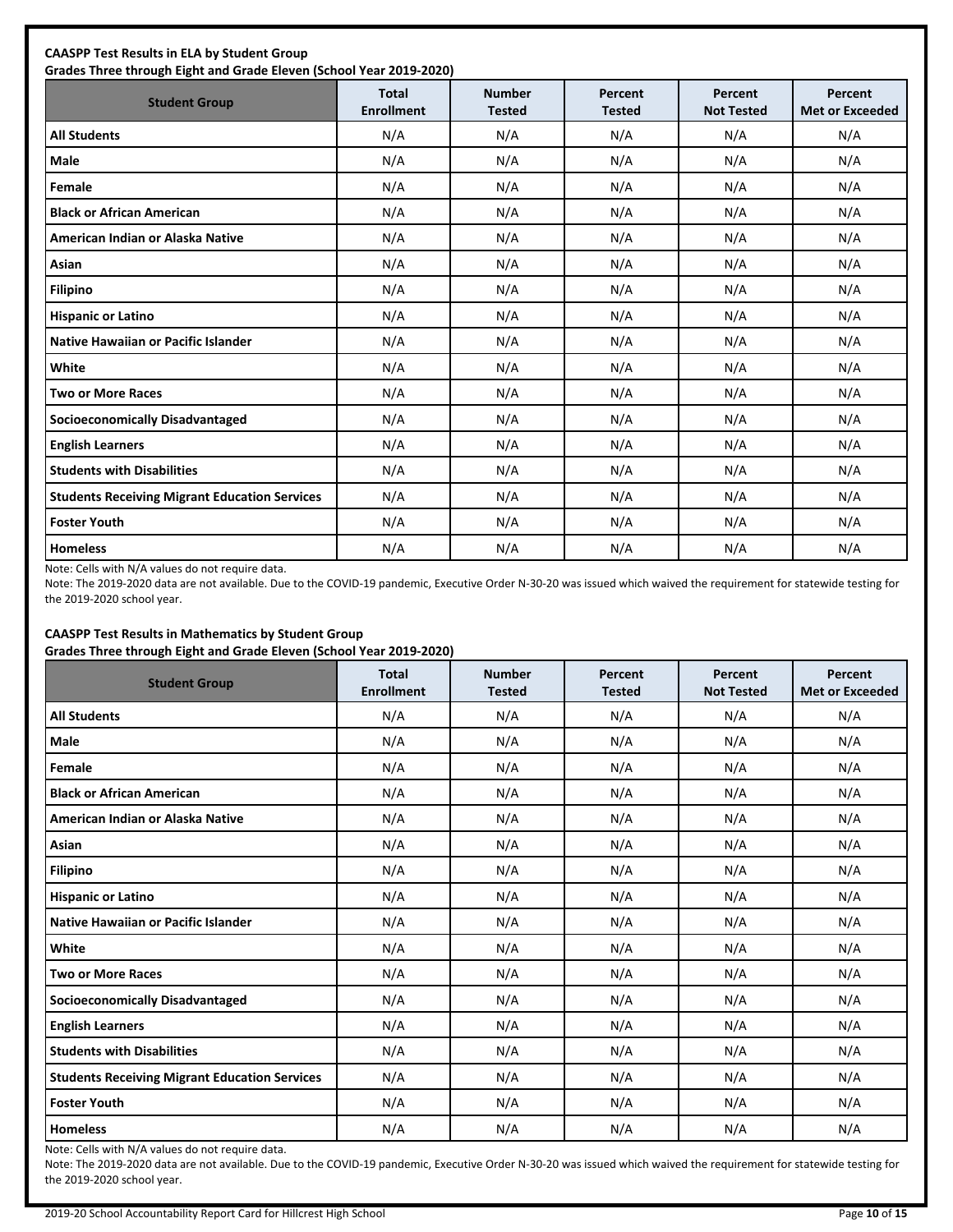# **C. Engagement**

#### **State Priority: Parental Involvement**

The SARC provides the following information relevant to the State priority: Parental Involvement (Priority 3):

• Efforts the school district makes to seek parent input in making decisions for the school district and each school site

#### **Opportunities for Parental Involvement (School Year 2020-21)**

Parents are welcome at school and are encouraged to get involved by volunteering in the classroom, participating in a decision-making group, or simply attending school events.

The school communicates with parents about upcoming school events through email, flyers, the school website, and automated telephone messages. Contact any school office staff member at (951) 358-1755 for more information on how to become involved in your child's learning environment.

Volunteer Opportunities: PTSA Volunteer Opportunities Booster Club Activities Sports & Club Activities

School Advisory Groups & Committees: English Learner Advisory Council Parent Teacher Student Association School Site Council Wellness Committee

School Events: Sports Events Science Fair Pep Rallies Talent Shows Banquets Parent Teacher Conferences 8th Grade Open House Trojan University Drama productions Choir concerts Band concerts Pep squad showcase 9th Grade Orientation College Signing Day Senior Awards Night

#### **State Priority: School Climate**

The SARC provides the following information relevant to the State priority: School Climate (Priority 6):

- Pupil suspension rates;
- Pupil expulsion rates; and
- Other local measures on the sense of safety.

#### **School Safety Plan (School Year 2020-2021)**

The Comprehensive School Safety Plan was discussed with staff in August of 2020. The plan was evaluated and amended in December, 2020 and approved by the School Site Council in January, 2021. This plan, developed in collaboration with the school, local agencies and the district office, fulfills all legal requirements and complies with EC 32280-89. A school disaster preparedness plan that deals with a wide variety of emergency situations is included into the School Safety Plan. Earthquake, fire, and lockdown drills are conducted as required. The key elements of the Comprehensive School Safety Plan include an assessment of current status of school crime; dress code policy; child abuse reporting procedures; routine and emergency disaster procedures; safe movement of students, parents and staff to and from school; maintaining a safe and orderly school environment; sexual harassment policy; safety procedures; suspension, expulsion, and mandatory expulsion policies; teacher notification of dangerous students policy; anti-bullying policy; and school discipline rules and procedures pursuant to EC 35291 and 35291.5.

#### **Suspensions and Expulsions**

**(data collected between July through June, each full school year respectively)**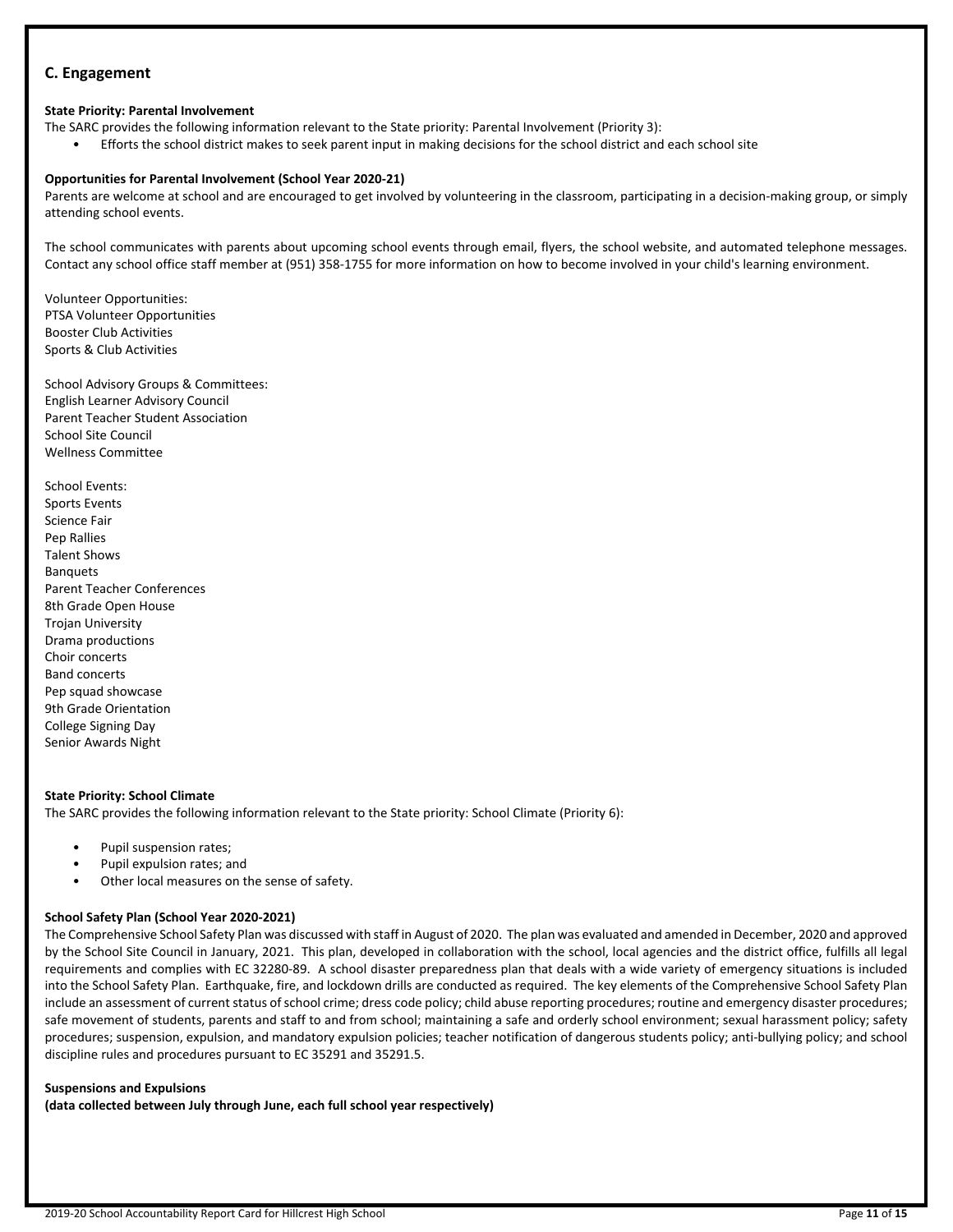| Rate               | <b>School</b><br>2017-18 | <b>School</b><br>2018-19 | <b>District</b><br>2017-18 | <b>District</b><br>2018-19 | <b>State</b><br>2017-18 | <b>State</b><br>2018-19 |
|--------------------|--------------------------|--------------------------|----------------------------|----------------------------|-------------------------|-------------------------|
| <b>Suspensions</b> | 2.2                      | 0.9                      | 2.8                        | 2.6                        | 3.5                     | 3.5                     |
| <b>Expulsions</b>  | 0.1                      | 0.1                      | 0.3                        | 0.5                        | 0.1                     | 0.1                     |

#### **Suspensions and Expulsions for School Year 2019-2020 Only**

**(data collected between July through February, partial school year due to the COVID-19 pandemic)**

| Rate               | School<br>2019-20 | <b>District</b><br>2019-20 | <b>State</b><br>2019-20 |
|--------------------|-------------------|----------------------------|-------------------------|
| <b>Suspensions</b> |                   |                            | 2.5                     |
| <b>Expulsions</b>  |                   |                            | 0.1                     |

Note: The 2019-2020 suspensions and expulsions rate data are not comparable to prior year data because the 2019-2020 school year is a partial school year due to the COVID-19 crisis. As such, it would be inappropriate to make any comparisons in rates of suspensions and expulsions in the 2019-2020 school year compared to prior years.

#### **D. Other SARC Information**

The information in this section is required to be in the SARC but is not included in the state priorities for LCFF.

#### **Ratio of Pupils to Academic Counselor (School Year 2019-2020)**

| п<br>пис | Ratic |
|----------|-------|
|          | າາດ   |

\*One full time equivalent (FTE) equals one staff member working full time; one FTE could also represent two staff members who each work 50 percent of full time.

#### **Student Support Services Staff (School Year 2019-2020)**

| <b>Title</b>                                               | <b>Number of Full-Time Equivalent</b><br>(FTE) |
|------------------------------------------------------------|------------------------------------------------|
| <b>Counselor (Social/Behavioral or Career Development)</b> | 4                                              |
| Library Media Teacher (Librarian)                          |                                                |
| Library Media Services Staff (Paraprofessional)            |                                                |
| Psychologist                                               | 0.5                                            |
| Social Worker                                              |                                                |
| l Nurse                                                    |                                                |
| Speech/Language/Hearing Specialist                         | 0.5                                            |
| <b>Resource Specialist (non-teaching)</b>                  |                                                |
| Other<br>$\sim$<br>.                                       | 2.9                                            |

\*One Full Time Equivalent (FTE) equals one staff member working full time; one FTE could also represent two staff members who each work 50 percent of full time.

#### **Average Class Size and Class Size Distribution (Secondary)**

| <b>Subject</b>        | 2017-18<br>Average<br><b>Class</b><br><b>Size</b> | 2017-18<br># of<br>Classes*<br><b>Size</b><br>$1 - 20$ | 2017-18<br># of<br>Classes*<br><b>Size</b><br>$21 - 32$ | 2017-18<br># of<br>Classes*<br><b>Size</b><br>$33+$ | 2018-19<br>Average<br><b>Class</b><br><b>Size</b> | 2018-19<br># of<br>Classes*<br><b>Size</b><br>$1 - 20$ | 2018-19<br># of<br>Classes*<br><b>Size</b><br>$21 - 32$ | 2018-19<br># of<br>Classes*<br><b>Size</b><br>$33+$ | 2019-20<br>Average<br><b>Class</b><br><b>Size</b> | 2019-20<br># of<br>Classes*<br><b>Size</b><br>$1 - 20$ | 2019-20<br># of<br>Classes*<br><b>Size</b><br>21-32 | 2019-20<br># of<br>Classes*<br><b>Size</b><br>$33+$ |
|-----------------------|---------------------------------------------------|--------------------------------------------------------|---------------------------------------------------------|-----------------------------------------------------|---------------------------------------------------|--------------------------------------------------------|---------------------------------------------------------|-----------------------------------------------------|---------------------------------------------------|--------------------------------------------------------|-----------------------------------------------------|-----------------------------------------------------|
| <b>English</b>        | 23                                                | 23                                                     | 38                                                      | 15                                                  | 22                                                | 29                                                     | 29                                                      | 21                                                  | 24                                                | 23                                                     | 26                                                  | 26                                                  |
| <b>Mathematics</b>    | 26                                                | 14                                                     | 35                                                      | 16                                                  | 24                                                | 21                                                     | 24                                                      | 20                                                  | 26                                                | 11                                                     | 50                                                  | 3                                                   |
| <b>Science</b>        | 24                                                | 13                                                     | 24                                                      | 18                                                  | 24                                                | 13                                                     | 24                                                      | 13                                                  | 26                                                | 10                                                     | 19                                                  | 21                                                  |
| <b>Social Science</b> | 24                                                | 18                                                     | 18                                                      | 24                                                  | 23                                                | 20                                                     | 27                                                      | 12                                                  | 25                                                | 17                                                     | 15                                                  | 24                                                  |

\*Number of classes indicates how many classrooms fall into each size category (a range of total students per classroom). At the secondary school level, this information is reported by subject area rather than grade level.

#### **Professional Development (Most Recent Three Years)**

| Measure                                                                         | 2018-19 | 2019-20 | 2020-21 |
|---------------------------------------------------------------------------------|---------|---------|---------|
| Number of school days dedicated to Staff Development and Continuous Improvement |         | 20      | 20      |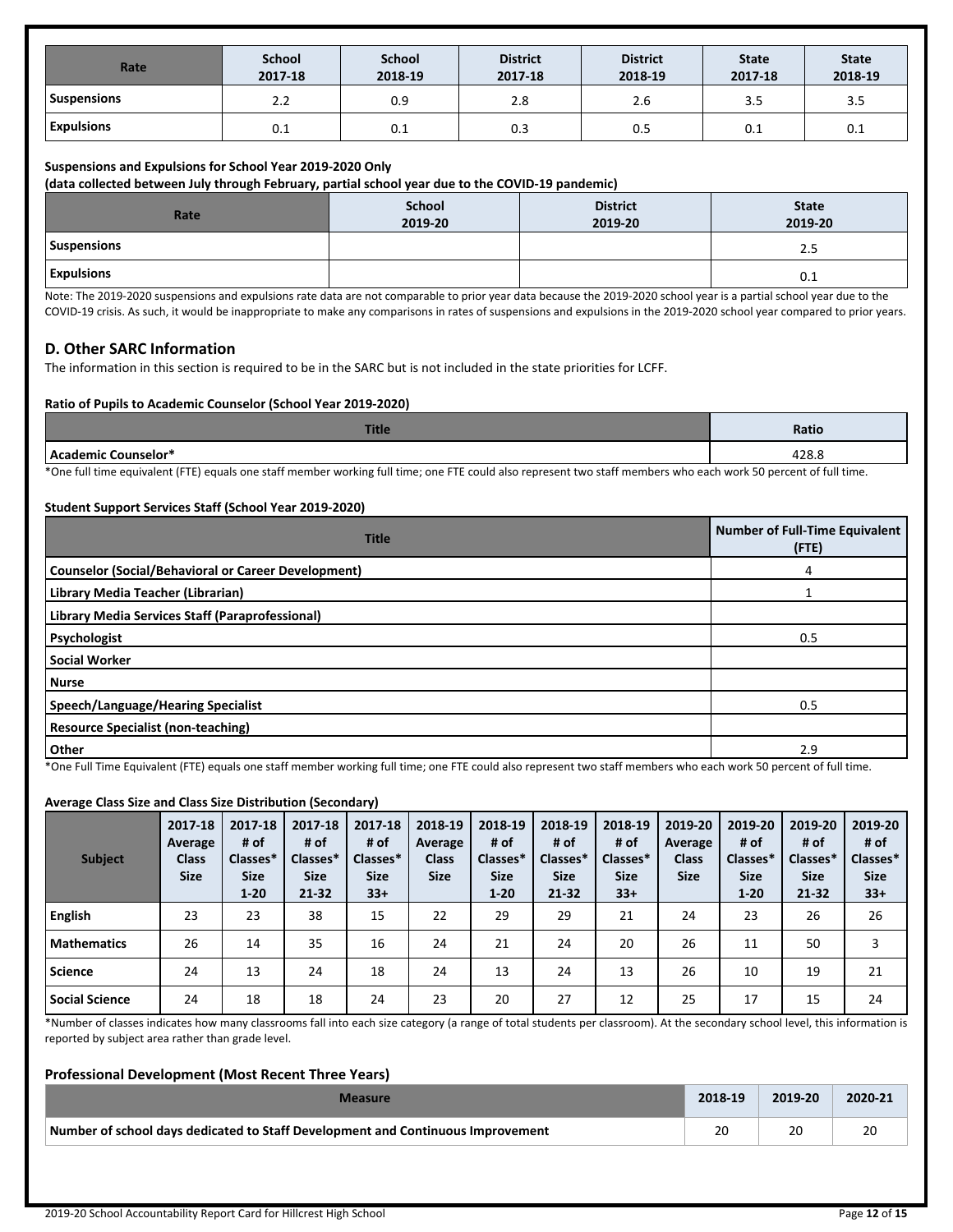All staff members participate in professional development offered by the school. In addition, many staff members participate in additional trainings appropriate for individual needs or for specific programs sponsored by the district through departments. Site professional development is held during early release and grade level/subject collaboration days. These collaborations focus on the cycle of inquiry and plan for first, best instruction after a review of standards and students results on formative and summative assessments. District professional development includes release days and after school workshops. When appropriate to meet the needs of students, staff attends conferences. District instructional coaches and site academic coaches support certificated and paraprofessional staff by providing workshop opportunities, individual mentoring, and in-class coaching. New teachers are supported by the Teacher Induction Program that includes coaching and mentoring. Classified paraprofessionals and support staff attend job-related training provided by the site and district.

During 2017-20, Hillcrest High School's professional development focused on our WASC goals:

1. Develop school and department-wide common instructional strategies to ensure appropriate rigor and DOK met for all standards, including higher level questioning and aligning rigor.

2. Develop systematic data analysis to ensure informed instructional decisions.

3. Highly functioning collaborative teams to collaboratively plan, analyze data, develop informed intervention for achievement of all students.

4. Increase student performance with creation of timely, multi-tiered interventions

Alvord Unified School District provided professional development for teachers and support staff in 2019-20 on various topics related to state mandated assessments (SBAC, ELPAC), special education assessments, interim assessments, formative assessments (PELI, DIBELS), student data chats, Aeries/CALPADS data management for specific school staff, instructional strategies for English learners, interventions with Wonderworks, behavior supports, mandated special education forms/plans, crisis response, student success teams, and Aeries gradebook.

The annual number of school days dedicated to staff development and/or collaboration are attended by either all staff, grade level teams, or subject level teachers:

2018-19: 20 2019-20: 20 2020-21: 20

#### **FY 2018-19 Teacher and Administrative Salaries**

| Category                             | <b>District</b><br>Amount | <b>State Average for</b><br><b>Districts In Same</b><br>Category |  |  |
|--------------------------------------|---------------------------|------------------------------------------------------------------|--|--|
| <b>Beginning Teacher Salary</b>      | \$53,662                  | \$52,484                                                         |  |  |
| <b>Mid-Range Teacher Salary</b>      | \$87,101                  | \$81,939                                                         |  |  |
| <b>Highest Teacher Salary</b>        | \$116,826                 | \$102,383                                                        |  |  |
| <b>Average Principal Salary (ES)</b> | \$128,756                 | \$129,392                                                        |  |  |
| <b>Average Principal Salary (MS)</b> | \$138,549                 | \$136,831                                                        |  |  |
| <b>Average Principal Salary (HS)</b> | \$141,598                 | \$147,493                                                        |  |  |
| <b>Superintendent Salary</b>         | \$260,000                 | \$254,706                                                        |  |  |

| <b>Amount</b> | <b>State Average for</b><br><b>Districts In Same</b><br>Category |  |
|---------------|------------------------------------------------------------------|--|
| 37.0          | 34.0                                                             |  |
| 4.0           | 5.0                                                              |  |
|               | <b>District</b>                                                  |  |

For detailed information on salaries, see the CDE Certificated Salaries & Benefits webpage at [www.cde.ca.gov/ds/fd/cs/](http://www.cde.ca.gov/ds/fd/cs/).

#### **Types of Services Funded**

In addition to local, state, and federal funds for special education and the base educational program, Hillcrest High School received the following supplemental state and federal funds in 2019-20:

State Local Control Funding Formula Supplemental & Concentration Grants to increase or improve services for low income students, English learners or foster youth.

Specific services and actions are described in the school's School Plan and/or the District's Local Control and Accountability Plan.

#### **FY 2018-19 Expenditures Per Pupil and School Site Teacher Salaries**

| Level              | <b>Total</b> | <b>Restricted</b> | <b>Unrestricted</b> | Average<br><b>Teacher</b><br>Salary |
|--------------------|--------------|-------------------|---------------------|-------------------------------------|
| <b>School Site</b> | \$8,312.86   | \$827.31          | \$7,485.54          | \$86,566                            |
| <b>District</b>    | N/A          | N/A               | \$7,307.85          | \$97,548                            |
| <b>State</b>       | N/A          | N/A               | \$7,750             | \$84,577                            |

| <b>Percent Differences</b>  | <b>Unrestricted</b> | Average<br><b>Teacher</b><br>Salary |
|-----------------------------|---------------------|-------------------------------------|
| <b>School Site/District</b> | 24                  | $-11.9$                             |
| <b>School Site/ State</b>   | $-3.5$              | 2.3                                 |

Note: Cells with N/A values do not require data.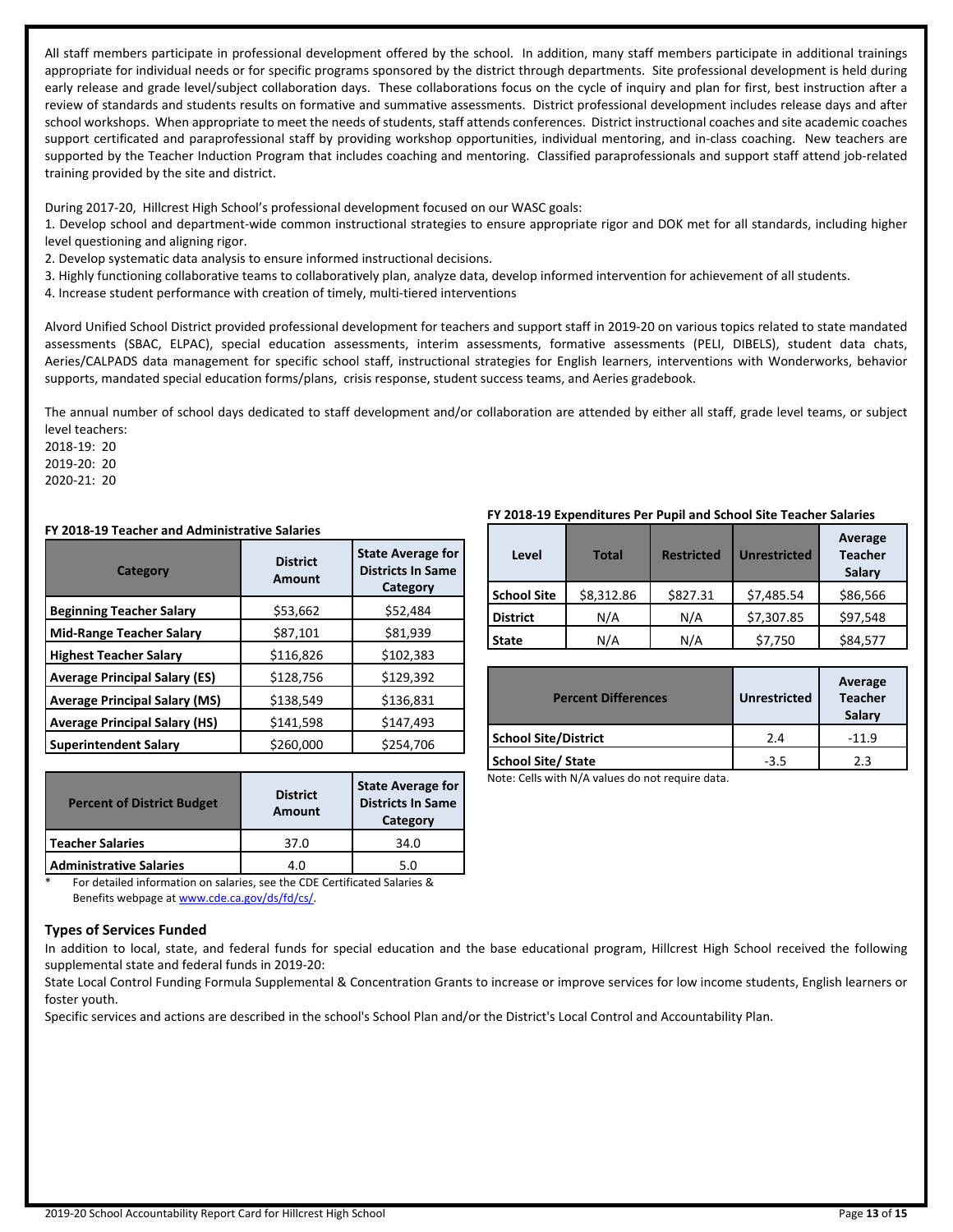# **State Priority: Pupil Engagement**

The SARC provides the following information relevant to the State priority: Pupil Engagement (Priority 5):

- High school dropout rates; and
- High school graduation rates.

#### **Dropout Rate and Graduation Rate (Four-Year Cohort Rate)**

| <b>Rate for Hillcrest High School</b> |      | 2016-17 2017-18 2018-19 |      |
|---------------------------------------|------|-------------------------|------|
| Dropout Rate                          | 0.9  |                         |      |
| <b>Sanduation Rate</b>                | 97.8 | 95.4                    | 96.9 |

| <b>Rate for Alvord Unified School District</b> | 2016-17   2017-18   2018-19 |      |  |
|------------------------------------------------|-----------------------------|------|--|
| Dropout Rate                                   | 4.7                         |      |  |
| <b>Sanduation Rate</b>                         | 90.1                        | 89.8 |  |

| <b>Rate for California</b> |      | 2016-17   2017-18   2018-19 |      |
|----------------------------|------|-----------------------------|------|
| Dropout Rate               | 9.1  | 9.6                         |      |
| <b>Graduation Rate</b>     | 82.7 | 83                          | 84.5 |

#### **Career Technical Education Participation**

| <b>Measure</b>                                                                                                 | <b>CTE Program</b><br>Participation |
|----------------------------------------------------------------------------------------------------------------|-------------------------------------|
| Number of pupils participating in CTE                                                                          | 431                                 |
| % of pupils completing a CTE program and earning<br>a high school diploma                                      | 34.7                                |
| % of CTE courses sequenced or articulated between<br>the school and institutions of postsecondary<br>education | 81.8                                |

#### **Courses for University of California (UC) and/or California State University (CSU) Admission**

| <b>UC/CSU Course Measure</b>                                                        | Percent |
|-------------------------------------------------------------------------------------|---------|
| 2018-19 Pupils Enrolled in Courses Required for<br>UC/CSU Admission                 | 100     |
| 2017-18 Graduates Who Completed All Courses<br><b>Required for UC/CSU Admission</b> | 47.44   |

#### **2019-20 Advanced Placement Courses**

| <b>Subject</b>                  | <b>Number of</b><br><b>AP Courses</b><br>Offered* | <b>Percent of</b><br><b>Students In</b><br><b>AP Courses</b> |
|---------------------------------|---------------------------------------------------|--------------------------------------------------------------|
| <b>Computer Science</b>         |                                                   | N/A                                                          |
| <b>English</b>                  | 6                                                 | N/A                                                          |
| <b>Fine and Performing Arts</b> | 1                                                 | N/A                                                          |
| <b>Foreign Language</b>         | 1                                                 | N/A                                                          |
| <b>Mathematics</b>              | 5                                                 | N/A                                                          |
| <b>Science</b>                  | 6                                                 | N/A                                                          |
| <b>Social Science</b>           | 9                                                 | N/A                                                          |
| All courses                     | 28                                                | 22.9                                                         |

\*Where there are student course enrollments of at least one student.

# **Career Technical Education Programs**

In 2019-20, Hillcrest High School students had opportunities to engage in Regional Occupation Programs, Career Pathways, and Project Lead the Way.

Career technical education (CTE) courses and pathways prepare students for entry-level employment, upgrading work skills, or for entry to higher levels of education. In addition, the courses incorporate state adopted academic standards and satisfy the graduation requirements. Furthermore, the district has embarked in a process to align CTE courses with the A-G entrance requirements for the University of California and California State University systems. Last school year, Hillcrest High School offered the listed CTE programs as electives:

- ROP Digital Imaging
- ROP Retail
- ROP Store
- Introduction to Engineering
- **•** Principles of Engineering
- **•** Digital Electronics
- AP Computer Science

A variety of measuresis used to determine the effectiveness of the CTE programsincluding end-of-course exams, completion of course-required projects, and placement of program completers in postsecondary education.

To ensure that all students have equitable access and successful outcomes in career technical programs, students meet annually with a counselor to discuss their high school academic plan, career objectives, and progress towards meeting graduation requirements.

#### **DataQuest**

DataQuest is an online data tool located on the CDE DataQuest web page at <https://dq.cde.ca.gov/dataquest/> that contains additional information about this school and comparisons of the school to the district and the county. Specifically, DataQuest is a dynamic system that provides reports for accountability (e.g., test data, enrollment, high school graduates, dropouts, course enrollments, staffing, and data regarding English learners).

#### **California School Dashboard**

The California School Dashboard (Dashboard) https://[www.caschooldashboard.org/](https://www.caschooldashboard.org/)reflects California's new accountability and continuous improvement system and provides information about how LEAs and schools are meeting the needs of California's diverse student population. The Dashboard contains